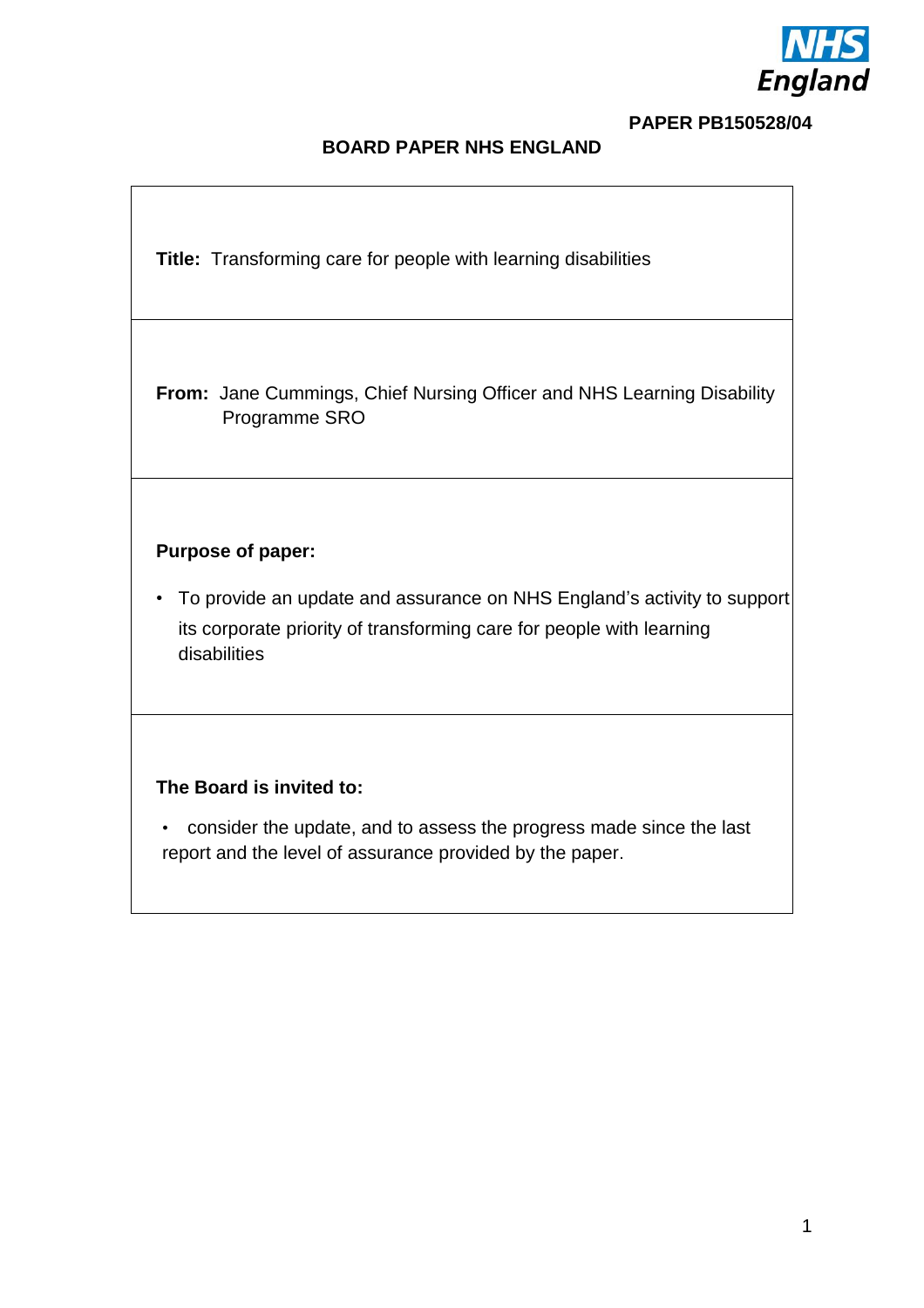# **Purpose**

1. This paper provides an update to the Board on progress made and the plan for future action on the Transforming Care for People with Learning Disabilities programme. It follows the paper submitted to the Board in January 2015, which accompanied the publication of *Transforming Care – Next* Steps, the crosssystem response to Sir Stephen Bubb's *Winterbourne View – Time for Change*  report.

# **Review of patients currently in in-patient settings**

### Progress to date

- 2. Over 1,400 Care and Treatment reviews (CTRs) have been carried out to date. As at 31 March 2015, 30% of patients (over 650 people) who were in hospital on 1 April 2014, according to the Assuring Transformation data collection, had been discharged into the community and around 12% - 13% were transferred into more suitable inpatient settings.
- 3. Regional teams and commissioners from health and social care have continued to focus on the cohort of patients who were in hospital on 1 April 2014, carrying out CTRs and expediting discharges for those people with no clinical need to remain in hospital.
- 4. A number of barriers to discharge have been highlighted through these reviews that have meant that not all patients could be discharged within the desired time period. These include:

# **Where the CTR has shown that the patient does not need to be in hospital but a discharge plan could not be put in place**

- i. Patient was subject to Ministry of Justice (MoJ) order and discharge needed endorsement by MoJ;
- ii. Lack of agreement on a future plan;
- iii. No person-centred plan on which to base a service specification;
- iv. Lack of a suitable care provider;
- v. Lack of appropriate clinical skills in the community to support discharge.

# **Where the CTR has shown that the patient is not yet ready for discharge**

- i. Unclear treatment formulation and absence of outcomes;
- ii. Patient was subject to MoJ order and discharge needed endorsement by MoJ;
- iii. No person-centred plan on which to base a service specification.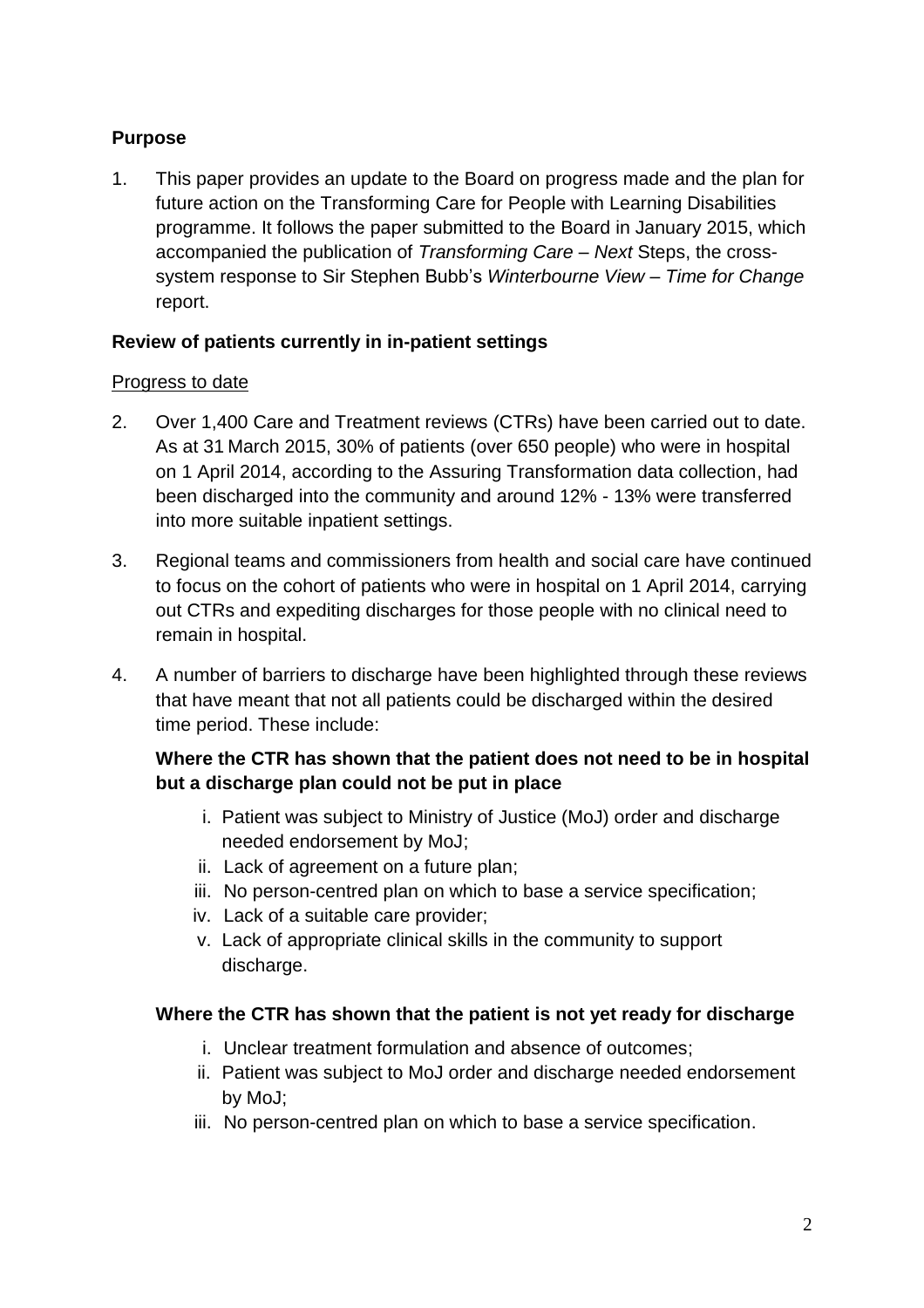- 5. Whilst the ambition has not yet been achieved, the drive to increase discharges has made a difference, leading to a significant number of patients being discharged or moved to a more appropriate setting.
- 6. In addition to the above CTR and discharge programme, we have developed protocols to reduce unnecessary admissions to hospital. These have recently been piloted with five Clinical Commissioning Groups (CCGs). Following this work, and a structured review of learning from the CTRs, we have completed the development of a health and care pathway for the specific group of people who are:
	- i. In a hospital, for specialist Learning disabilities (LD) care; or
	- ii. At risk of admission to such a hospital.
- 7. This pathway sets out how the principles underpinning CTRs should be applied across the patient journey. We are now working with regional teams to support the implementation of this approach.

## Forward plan

8. Regions have developed proposals to increase the discharges from the cohort to approximately 40% by 30 September 2015. Given the number already transferred to more appropriate settings, it is likely that NHS England will achieve its ambition at this point.

### **Future model of care / closure programme**

### New service model development

- 9. The CTR programme has underlined weaknesses in community care for people with LD and/or autism, which contribute both to admissions to hospital and delayed discharges.
- 10. Both to strengthen these community services and give a clearer national view on what in-patient capacity we need and no longer need, we will develop a new service model and framework which will underpin the new commissioning approach we want to move to. This work is being done in partnership with the Local Government Association (LGA) and Association of Directors of Adult Social Services (ADASS), and with input from a wide range of stakeholders. We will use this engagement to reach a shared view of what a good service model should look like.
- 11. The service model will describe the range of support and services people with learning disabilities and their carers can expect to support them to live their lives as they choose. It will provide a consistent framework to be used across England. The model will set out principles, standards and outcomes for services and describe person-centred support that will minimise the use of inpatient services and allow people to remain as close to home as possible.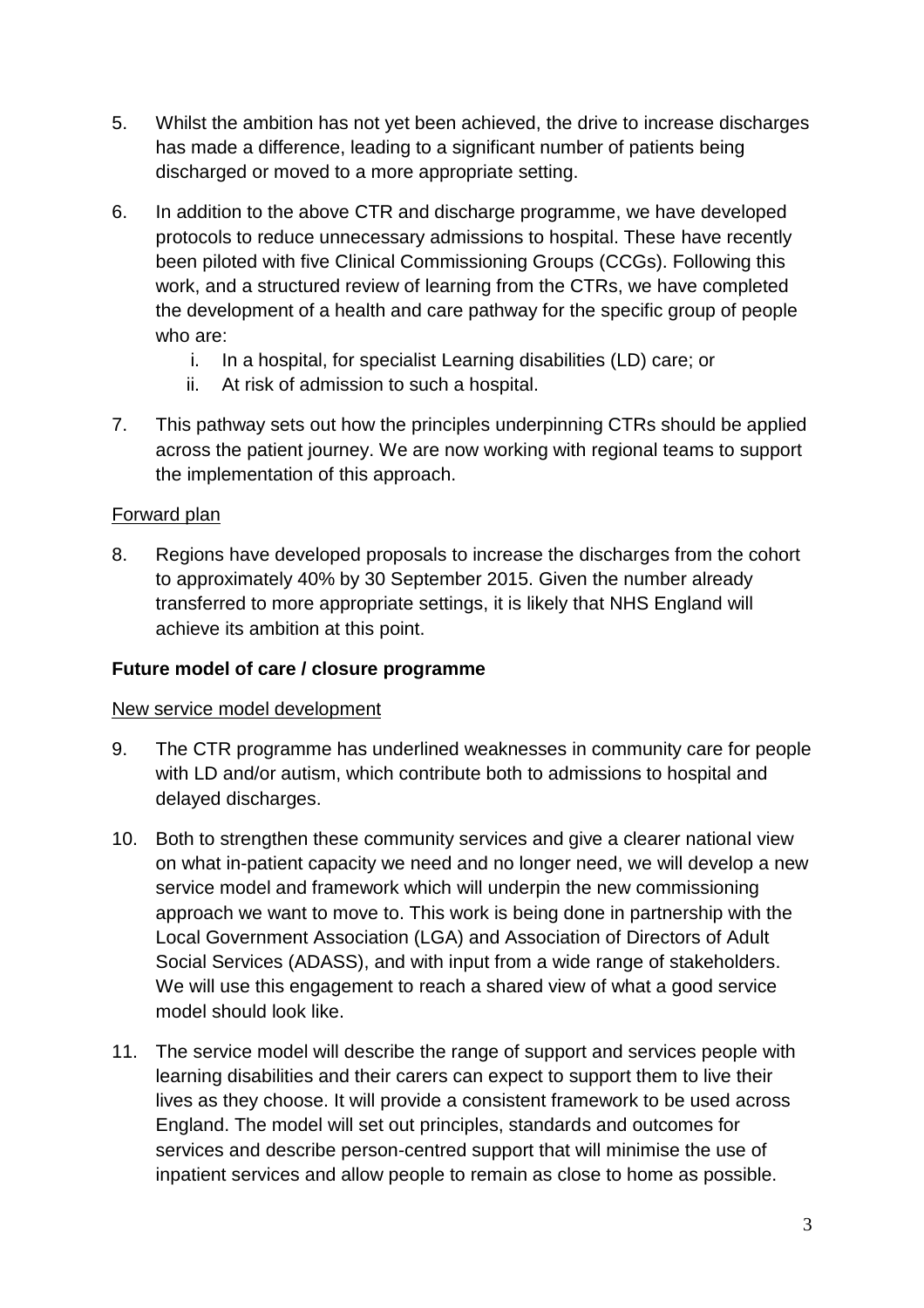- 12. It is planned that that framework will be ready for appropriate consultation in July.
- 13. We will resolve specific funding issues including proposals for revenue funding flows, funding for expediting closures work (including matched funding options), and use of funds allocated to support closures. We are also exploring how to shift more resources from the central Programme to support delivery at regional level. This work is expected to be completed by Summer 2015.

### Plan for closure of specific in-patient facilities

- 14. We will develop a plan for closing specific in-patient facilities supporting the announcement made at the Public Accounts Committee held on 9 February. The first wave of this work will focus on geographical areas in the North and Midlands & East regions, where most inpatient beds are in use (c78% of inpatients as at 31 March 2015<sup>1</sup>). Focusing the first wave of work in these areas will therefore have the highest impact on reducing bed numbers overall. The programme will provide support to the London and South regions during this time.
- 15. Learning from this first tranche of work will be used inform plans across England. It is expected that these plans will be available by early Autumn 2015.

### **Data & Information**

- 16. The transfer of responsibility for the regular reporting of data about LD inpatients (*Assuring Transformation)* transferred from NHS England to the Health and Social Care Information Centre (HSCIC) in February 2015. As part of increasing NHS England's capability to manage the transformation needed, we are working with HSCIC to understand how and when we can use this commissioner-provided dataset as the basis for operational management information; rather than solely for preparation of periodic reporting.
- 17. In February, HSCIC released its analysis of the *Learning Disability Census*  (provider-based data collection) and *Assuring Transformation* to identify the patients included in one return but not the other. Just over 1,000 such records were identified and we have is worked with commissioners to ensure any anomalies are investigated. Any patients identified as missing from *Assuring Transformation* will be added by commissioners, improving the accuracy and completeness of the data set. This work was expected to be completed in time to inform the data collection at the end of April.

 $\overline{a}$ <sup>1</sup> Assuring Transformation data